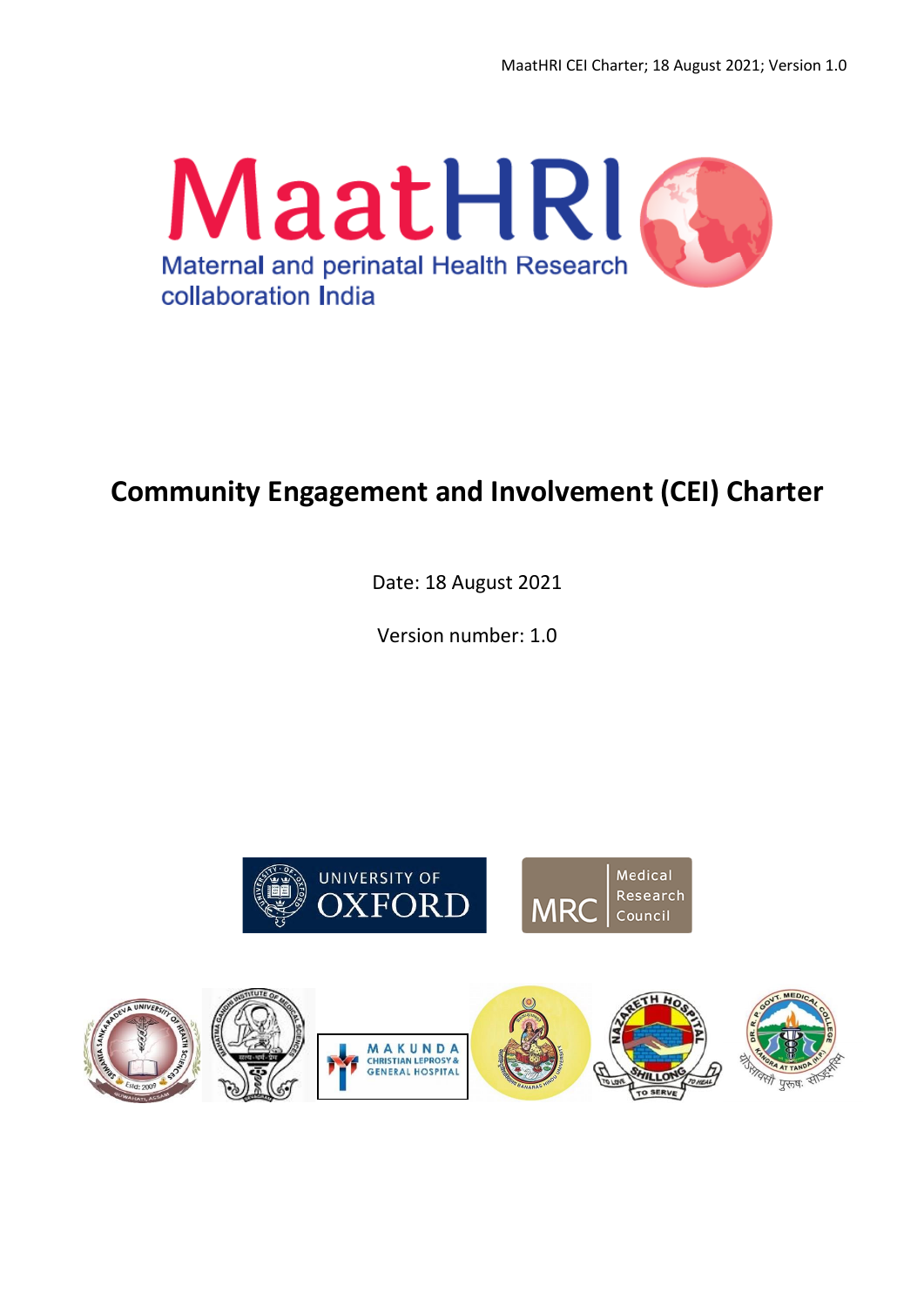## **Table of Contents**

| List of amendments to the CEI Charter based on recommendations from the committee3 |  |
|------------------------------------------------------------------------------------|--|
|                                                                                    |  |
|                                                                                    |  |
|                                                                                    |  |
|                                                                                    |  |
|                                                                                    |  |
|                                                                                    |  |
|                                                                                    |  |
| Six Standards of community involvement in research (adapted from INVOLVE) 6        |  |
|                                                                                    |  |
|                                                                                    |  |
|                                                                                    |  |
|                                                                                    |  |
|                                                                                    |  |
|                                                                                    |  |
|                                                                                    |  |
|                                                                                    |  |
|                                                                                    |  |
|                                                                                    |  |
|                                                                                    |  |
| Appendix 1: MaatHRI Investigators, Project Manager and study hospitals  10         |  |
|                                                                                    |  |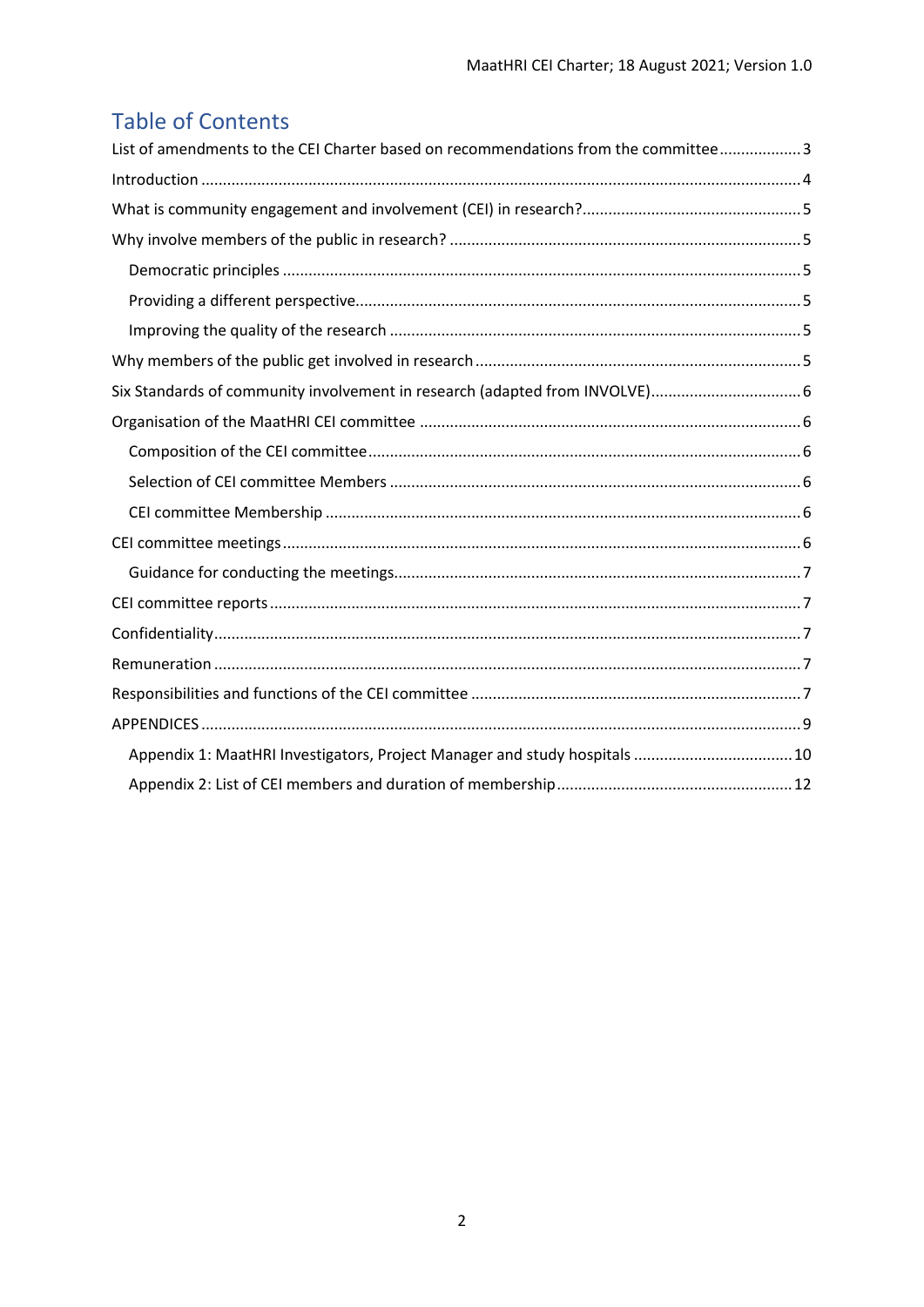## <span id="page-2-0"></span>**List of amendments to the CEI Charter based on recommendations from the committee**

| Date change | Changes made | Page   |
|-------------|--------------|--------|
| suggested   |              | number |
|             |              |        |
|             |              |        |
|             |              |        |
|             |              |        |
|             |              |        |
|             |              |        |
|             |              |        |
|             |              |        |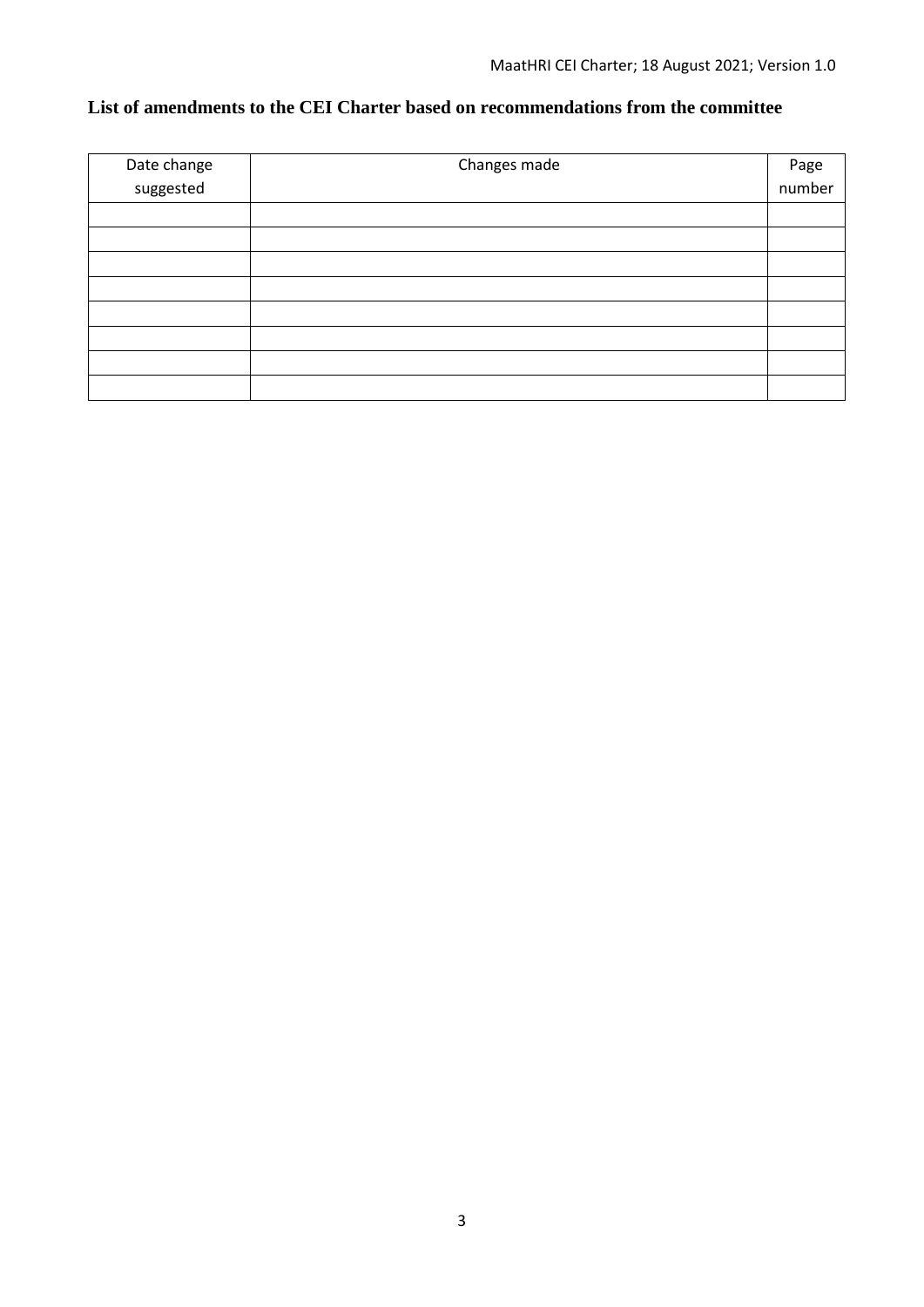## <span id="page-3-0"></span>**Introduction**

Community engagement and involvement (CEI) in research is key to the success of research projects as community members can guide projects through their lived experiences and make the outputs more relevant to the needs of the population. People with lived experience - and the organisations that represent - researchers and health and care practitioners will all have distinct, though often overlapping research priorities. By working together we can develop a shared agenda. An active partnership will enable us to learn from each other and agree on the research priorities together through a shared decision making process. The purpose of this charter is to define the responsibilities of the MaatHRI CEI committee, list the members, describe purpose and frequency of committee meetings, provide the procedures for ensuring confidentiality, standards, proper communication, reimbursements, and CEI impact evaluation and reports.

**MaatHRI** [\(https://www.npeu.ox.ac.uk/maathri\)](https://www.npeu.ox.ac.uk/maathri) is a UK-India collaborative research platform established in September 2018 to undertake epidemiological studies to improve care and outcomes of mothers and babies. There are three broad objectives of MaatHRI:

- 1. Conduct repeated monthly surveys of cases and deaths due to severe maternal complications.
- 2. Undertake epidemiological studies to improve clinical outcomes of mothers and babies.
- 3. Build research capacity in the MaatHRI collaborating hospitals and encourage mutual learning.

The results of the epidemiological studies are used to develop pregnancy care guidance and interventions to reduce severe complications and death among pregnant women and babies in India. The research project is sponsored by the University of Oxford and funded by the Medical Research Council (MRC) UK, Nuffield Department of Population Health and Ultromics Limited through Fellowship and grants to Dr. Manisha Nair. Dr. Manisha Nair is the Chief Investigator for MaatHRI and is based at the University of Oxford. The Indian Site Investigators are based at the following locations and a list of the investigators is included in Appendix1:

- Srimanta Sankaradeva University of Health Sciences, Guwahati, Assam
- Assam Medical College and Hospital (AMCH), Dibrugarh, Assam
- Jorhat Medical College and Hospital (JMCH), Jorhat, Assam
- Guahati Medical College and Hospital (GMCH), Gwahati, Assam
- Silchar Medical College and Hospital (SMCH), Silchar, Assam
- FAA Medical College and Hospital (FAAMCH), Barpeta, Assam
- Tezpur Medical College (TMC), Tezpur, Assam
- Mahendra Mohan Choudhury Hospital (MMC), Gwahati, Assam
- Makunda Christian Leprosy and General Hospital, Karimganj, Assam
- Mahatma Gandhi Institute of Medical Sciences, Wardha, Maharashtra
- Institute of Medical Sciences, Banaras Hindu University, Varanasi, Uttar Pradesh
- Nazareth Hospital, Shillong, Meghalaya
- Dr Rajendra Prasad Government Medical College, Tanda, Himachal Pradesh

A MaatHRI steering committee comprised of the Chief Investigator and Statistical Epidemiologist at Oxford, and all Site Investigators in India oversees the general scientific direction of the research project. The Community engagement and involvement (CEI) committee will provide independent advice for planning new research, implementing and monitoring projects and research outputs, developing policy and community briefs from the research outputs, and evaluate the impact of CEI on MaatHRI's work. This document outlines the formal operating procedures for the MaatHRI CEI committee and is adapted from the INVOLVE guidance [\(https://www.nihr.ac.uk/documents/briefing-notes-for-researchers-public-involvement-in-nhs-health-and](https://www.nihr.ac.uk/documents/briefing-notes-for-researchers-public-involvement-in-nhs-health-and-social-care-research)[social-care-research\)](https://www.nihr.ac.uk/documents/briefing-notes-for-researchers-public-involvement-in-nhs-health-and-social-care-research).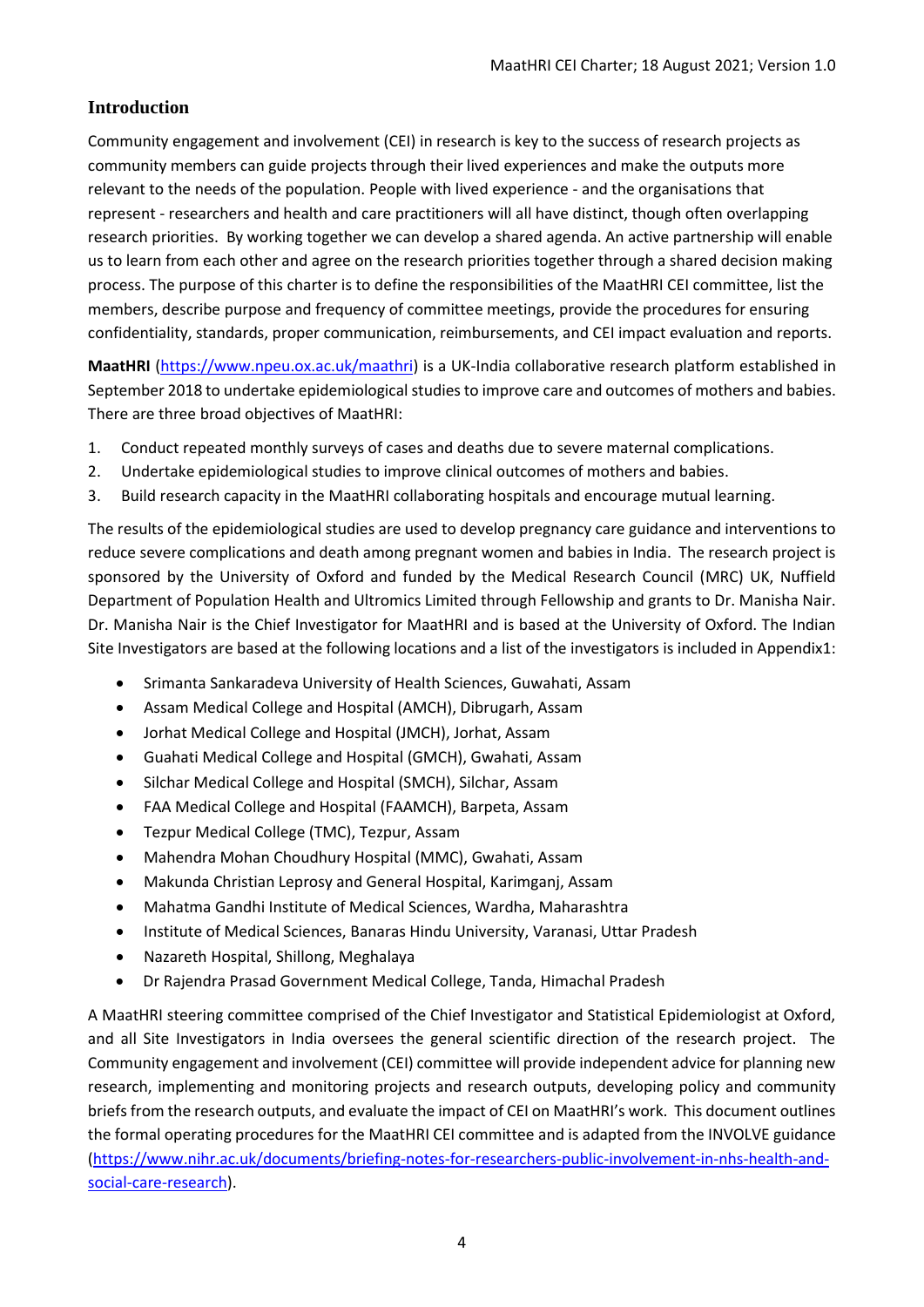## <span id="page-4-0"></span>**What is community engagement and involvement (CEI) in research?**

CEI in research can be defined as research being carried out 'with' or 'by' members of the public rather than 'to', 'about' or 'for' them. It is an active partnership between patients, people with lived experience of one or more health conditions (whether they're current patients or not), carers, members of the public and organisations that represent people who use services with researchers that influences and shapes research.

Here are examples of how members of the CEI committee might get involved in research:

- as joint grant holders or co-applicants on a research project
- identifying research priorities
- as members of a project advisory or steering group
- commenting on and developing patient information leaflets or other research materials
- undertaking interviews with research participants
- participate in science festivals open to the public with debates and discussions on research open days at a research centre where members of the public are invited to find out about research
- raising awareness of research through media such as television programmes, newspapers and social media
- dissemination to research participants, colleagues or members of the public on the findings of a study

#### <span id="page-4-1"></span>**Why involve members of the public in research?**

CEI can improve the quality and relevance of research, as well as serving the broader democratic principles of citizenship, accountability and transparency.

#### <span id="page-4-2"></span>Democratic principles

People who are affected by research have a right to have a say in it. It can also help empower people who use health and social care services, by providing the opportunity to influence research that is relevant to them.

#### <span id="page-4-3"></span>Providing a different perspective

Members of the public might have personal knowledge and experience relevant to research topic or be able to provide a more general societal perspective. They might have lived experience of one or more health conditions or of using services. Members of the public will also bring their experiences of being part of specific communities or groups.

#### <span id="page-4-4"></span>Improving the quality of the research

Involving members of the public helps ensure that research focuses on outcomes that are important to the public. It is also a good way of tailoring research to the needs of specific communities and ensuring that research methods are sensitive to the needs, customs and circumstances of the community.

## <span id="page-4-5"></span>**Why members of the public get involved in research**

Members of the public get involved in research for a variety of personal and social reasons. For some, these are linked to personal experiences of health or social care services and a desire to bring about change in the quality of care or to improve treatments either for themselves or for others with a similar condition. For others it might be a way to have a 'voice' and influence the processes that affect people's lives. Some people have had difficult experiences and appreciate being able to do something positive with that experience. Others have had very good experiences, and see their involvement as an opportunity to 'give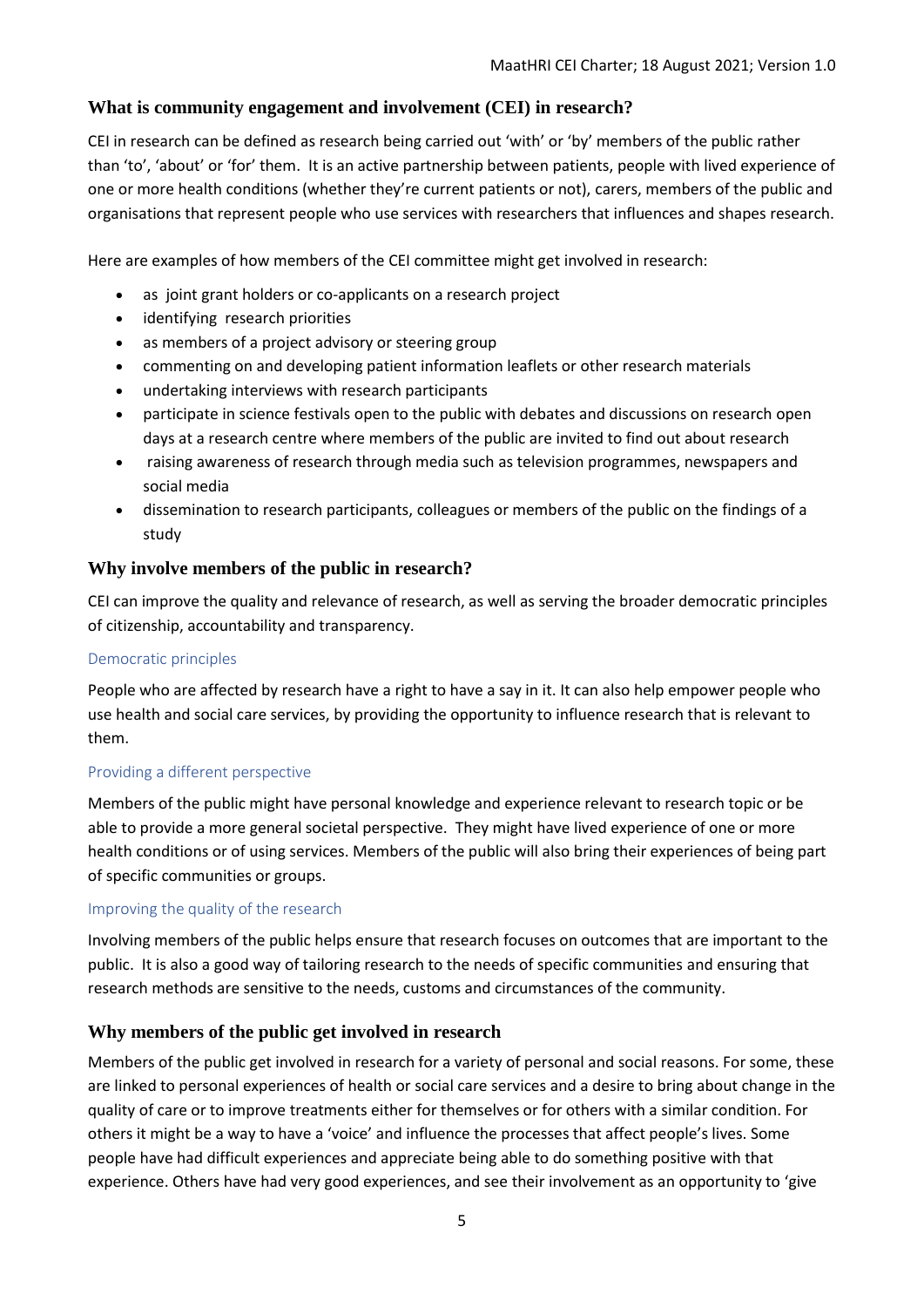something back'. Other people get involved to ensure the voice of their community/communities are represented in research. Well planned and resourced involvement in research can also be valuable to those involved by increasing their confidence and knowledge and helping them to develop new skills.

#### <span id="page-5-0"></span>**Six Standards of community involvement in research (adapted from INVOLVE)**

**Inclusive opportunities** –community involvement opportunities should be accessible and reach people and groups according to research needs.

**Working together** – work together in a way that values all contributions, and that builds and sustains mutually respectful and productive relationships.

**Support and learning** –promote support and learning opportunities that build confidence and skills for community involvement in research.

**Governance** – involve the public in research management, regulation, leadership and decision making. **Communication** – use plain language for well-timed and relevant communications, as part of involvement plans and activities.

**Impact** – seek improvement by identifying and sharing the difference that community involvement makes to research.

## <span id="page-5-1"></span>**Organisation of the MaatHRI CEI committee**

#### <span id="page-5-2"></span>Composition of the CEI committee

The CEI membership will include patients, people with lived experience of one or more health conditions (whether they're current patients or not), carers, members of the public and organisations that represent people who use services, and others with keen interest in improving the health and wellbeing of mothers and babies.

#### <span id="page-5-3"></span>Selection of CEI committee Members

The CEI Chair and 6-8 members will be selected by the Chief Investigator, Project Manager and the Indian Site Investigators. In the event that a member is unable to continue participation, a replacement will be recommended. The committee members will be from diverse backgrounds with an inclusive representation (gender, region, experience, others) to represent an extensive range of experiences, views and opinions.

#### <span id="page-5-4"></span>CEI committee Membership

CEI committee members will be required to declare any conflict of interest and be cleared of any real or potential conflicts of interest in accordance with the provisions in this Charter. The Chief Investigator and MaatHRI steering committee will assure that the members do not have any conflicts of interest. The initial duration of membership will be for a period of 5 years. The membership will be reviewed and members will be replaced every 5 years to give opportunity to a larger section of the community. Membership of the CEI committee is a voluntary non-binding commitment, and members can contribute as much as they want. They are also free to leave at any point or consider continuing for more than the expected term of five years.

## <span id="page-5-5"></span>**CEI committee meetings**

There will be at least 1-2 CEI meetings per year. Additional meetings might be required if urgent consultation is required for a new project or for developing dissemination materials, etc, or if any mitigation measures are required for MaatHRI research projects. The meetings will be online using appropriate and secure video conferencing facilities. The Chair of the CEI committee along with Chief Investigator and Project Manager of MaatHRI will set the agenda for each meeting and decide a date that would be convenient for a majority of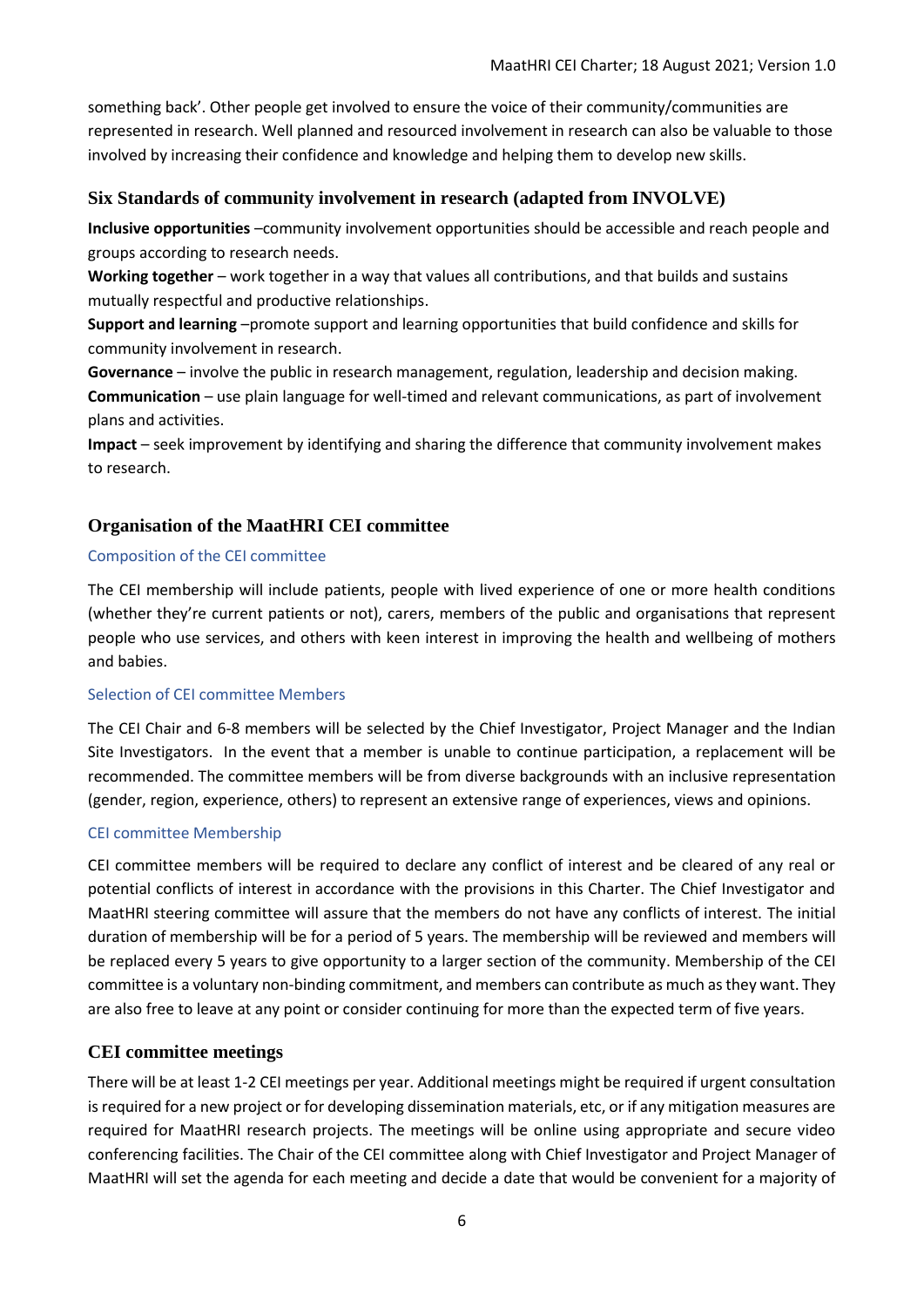the members. A pre-meeting consultation via telephone or email will be organised to discuss the agenda and papers with all members. MaatHRI Project Manager will support the CEI Chair to organise the meetings and also help in drafting the minutes of the meeting. The CEI Chair will be responsible for submitting the minutes of the meeting to the MaatHRI steering committee. MaatHRI Project Manager and Chief Investigator will be present in all meetings and Site-investigators will be invited to join based on their availability.

#### <span id="page-6-0"></span>Guidance for conducting the meetings

- Meetings will be conducted in the form of consultations
- CEI Chair will ask members to introduce themselves at the beginning of the meeting
- Members will agree ground rules for how a meeting will be conducted so that everybody has an equal opportunity to contribute
- Members agree to rules of mutual respect, confidentiality and the six standards of community involvement in research
- Chair to make sure that everybody has an equal voice on the committee
- Chair to encourage the use of clear language, explain jargon and acronyms
- Chair to regularly check that people understand the language used and the content of the meeting
- Plan for breaks in the agenda if the meeting is for more than 45 minutes
- Consider different ways of conducting meetings, such as time in small group sessions (breakout rooms online) as well as meetings in a larger group to allow people the opportunity to contribute in different ways
- Create a mentor or buddy system to support the members, if required
- Discuss the CEI charter in the first meeting to ensure that each member has read the Charter and agrees to its content, and thereafter discuss the Charter in each meeting and note any further amendments
- Ask for feedback from members and if they have any suggestions for improvement for future meetings

## <span id="page-6-1"></span>**CEI committee reports**

In addition to the minutes of the regular meetings, the CEI committee will also submit a short 1-2 page annual report on its activities, suggestions for new research priorities, engaging the wider public and processes by which the research outputs could be made usable to benefit the population.

## <span id="page-6-2"></span>**Confidentiality**

All committee members will treat as confidential the reports, meeting discussions, and minutes. Master copies of the CEI committee reports and recommendations will be kept in a limited access, locked file cabinet.

## <span id="page-6-3"></span>**Remuneration**

Remuneration will be provided by the University of Oxford. Each member will be paid INR 2000 per meeting that they attend. MaatHRI Project Manager will oversee the remuneration process. The fee will be reviewed every five years.

## <span id="page-6-4"></span>**Responsibilities and functions of the CEI committee**

This CEI will be coordinated by the University of Oxford. Members will be involved in a whole range of research activities. These include helping to develop the research priorities, applying for funding and ethical approval, sitting on advisory groups, carrying out the research and disseminating the research findings.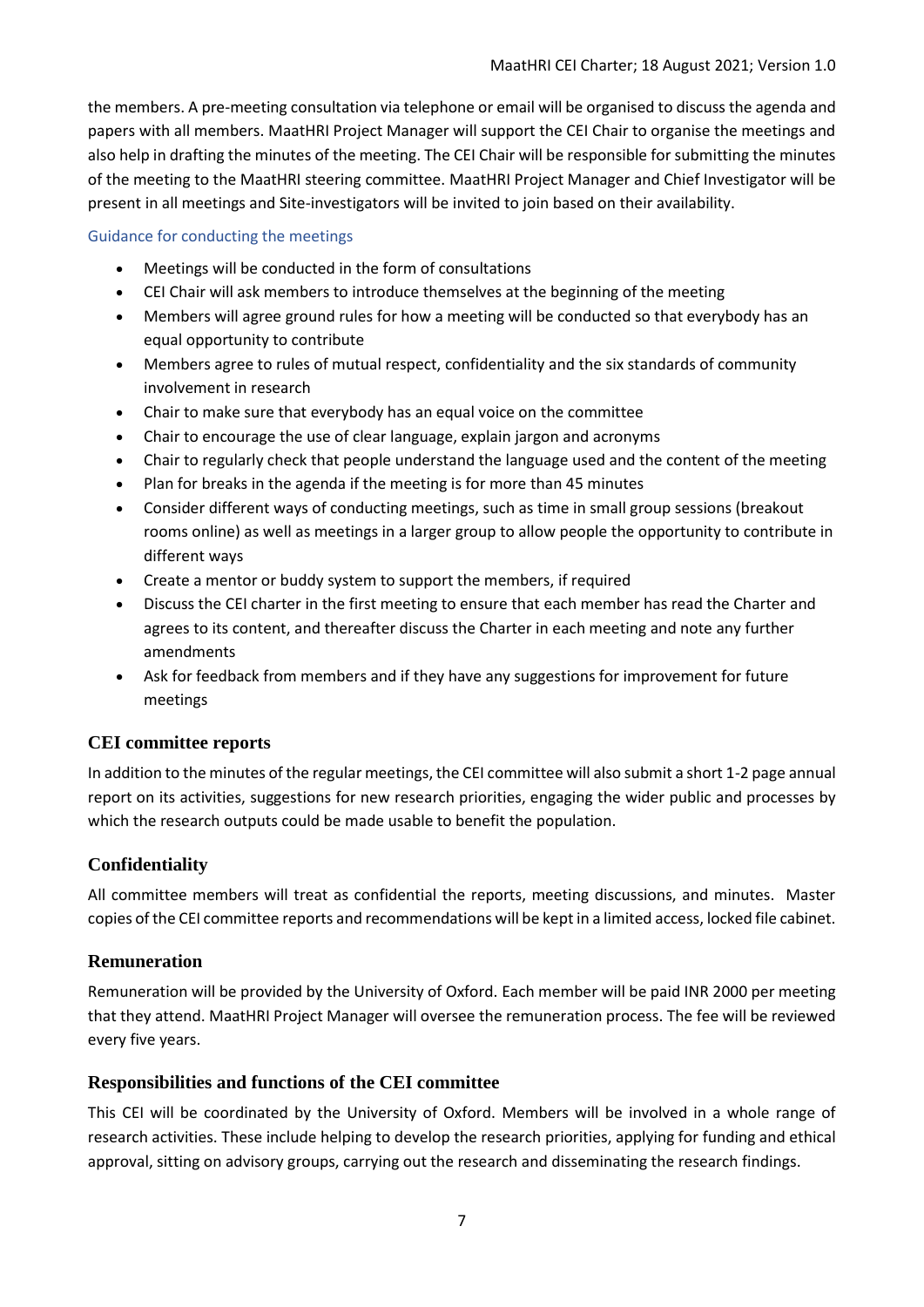A research topic may be proposed by the MaatHRI steering committee or the CEI committee. The topics will mainly focus on clinical research as MaatHRI is a hospital-based platform, but community-based studies may also be proposed.

People with lived experience - and the organisations that represent - researchers and health and care practitioners will all have distinct, though often overlapping research priorities. By working together we can develop a shared agenda. An active partnership will enable us to learn from each other and agree on the research priorities together.

- $\div$  Members will be asked to contribute and review MaatHRI project proposals for funding applications.
- $\mathbf{\hat{P}}$  Members might be invited to join as co-investigators in projects.
- Members will be involved in the design of the research to
	- identify aspects of the research that raise ethical considerations and provide a broader set of perspectives on solutions
	- suggest ways that people can be meaningfully involved in the various stages of the research
	- suggest ways to ensure that diversity and inclusion are addressed in the research, for example in ensuring that volunteers can be recruited from certain communities
	- ensure that the recruitment process is practical and feasible
	- help develop written information in user friendly and plain language, which is appropriately targeted at specific communities
- \* Members will be involved in managing the research to ensure that
	- a public and societal perspective is maintained throughout an individual project or a programme of work
	- CEI involvement in the project is properly budgeted and funded
	- effective support is developed for members of the public involved in the study
	- advice is available on improving the recruitment of participants to the study
	- there is involvement in the selection process of staff and researchers for the study particularly helpful if members are going to be working with research participants
- $\clubsuit$  Members will be involved in analysing and interpreting the results of the studies to
	- help to identify themes that researchers might miss
	- help check the validity of the conclusions from a public perspective
	- highlight findings that are more relevant to the public
- $\bullet$  Members will be involved in widely disseminating the research outputs so that they can influence and change practice for the better. To support public engagement in research, members will help to–
	- develop progress reports or newsletters to keep people informed throughout the project, reporting both negative and positive results
	- feedback results to everyone consulted and collaborated with as well as participants
	- work with members of the public to develop dissemination plans they will often have access to groups and forums that researchers are not aware of
	- involve people in presenting at conferences, speaking to patients, support groups and service providers
	- acknowledge the contribution of members of the public made to the research when writing journal articles and reports
	- write short sections for the MaatHRI newsletter and reports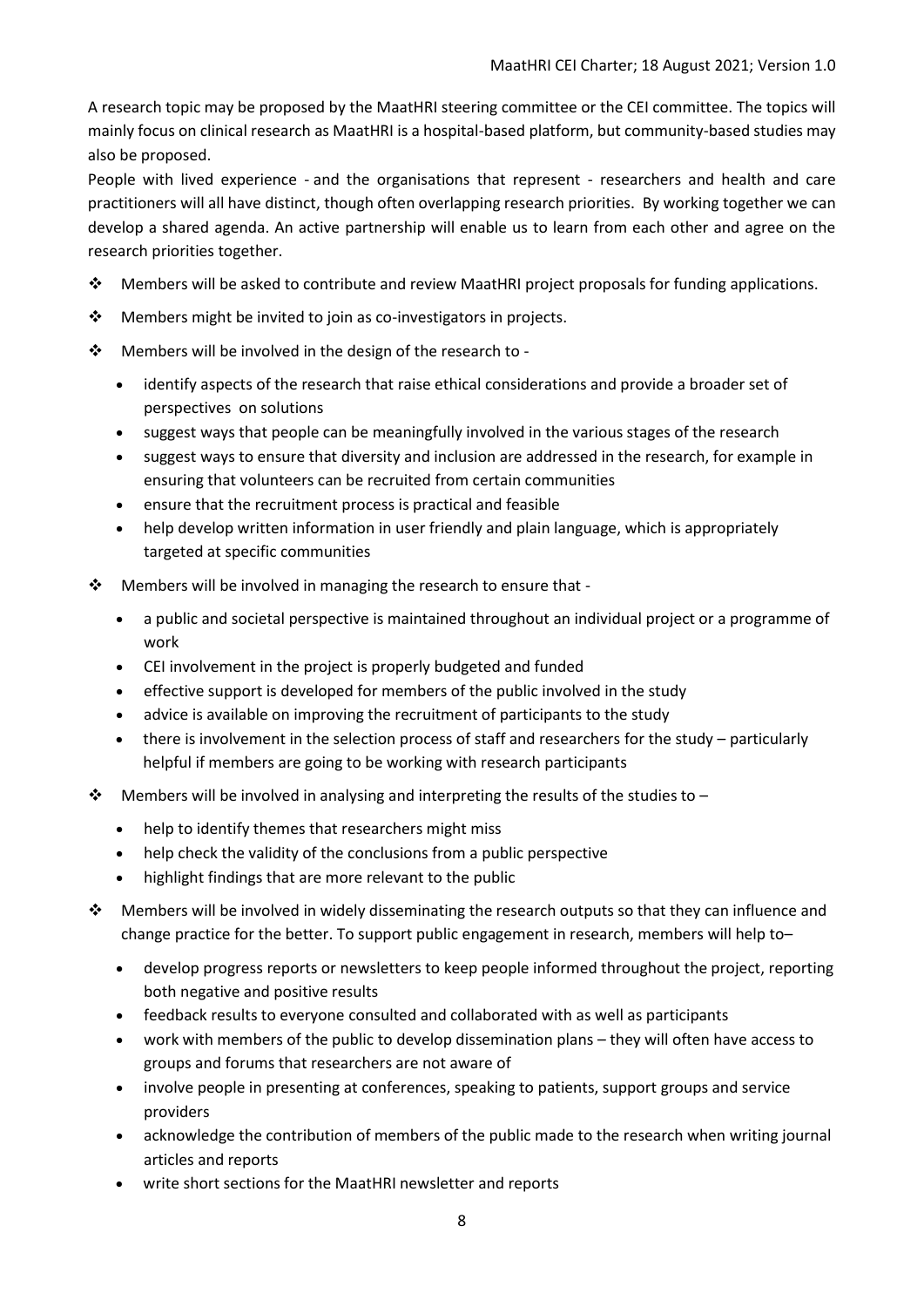Members will contribute to build the evidence base and let others know about what worked well and what didn't and the impact of public involvement in MaatHRI research.

#### <span id="page-8-0"></span>**APPENDICES**

Appendix 1: MaatHRI investigators, Project Manager and study hospitals Appendix 2: List of CEI members and duration of membership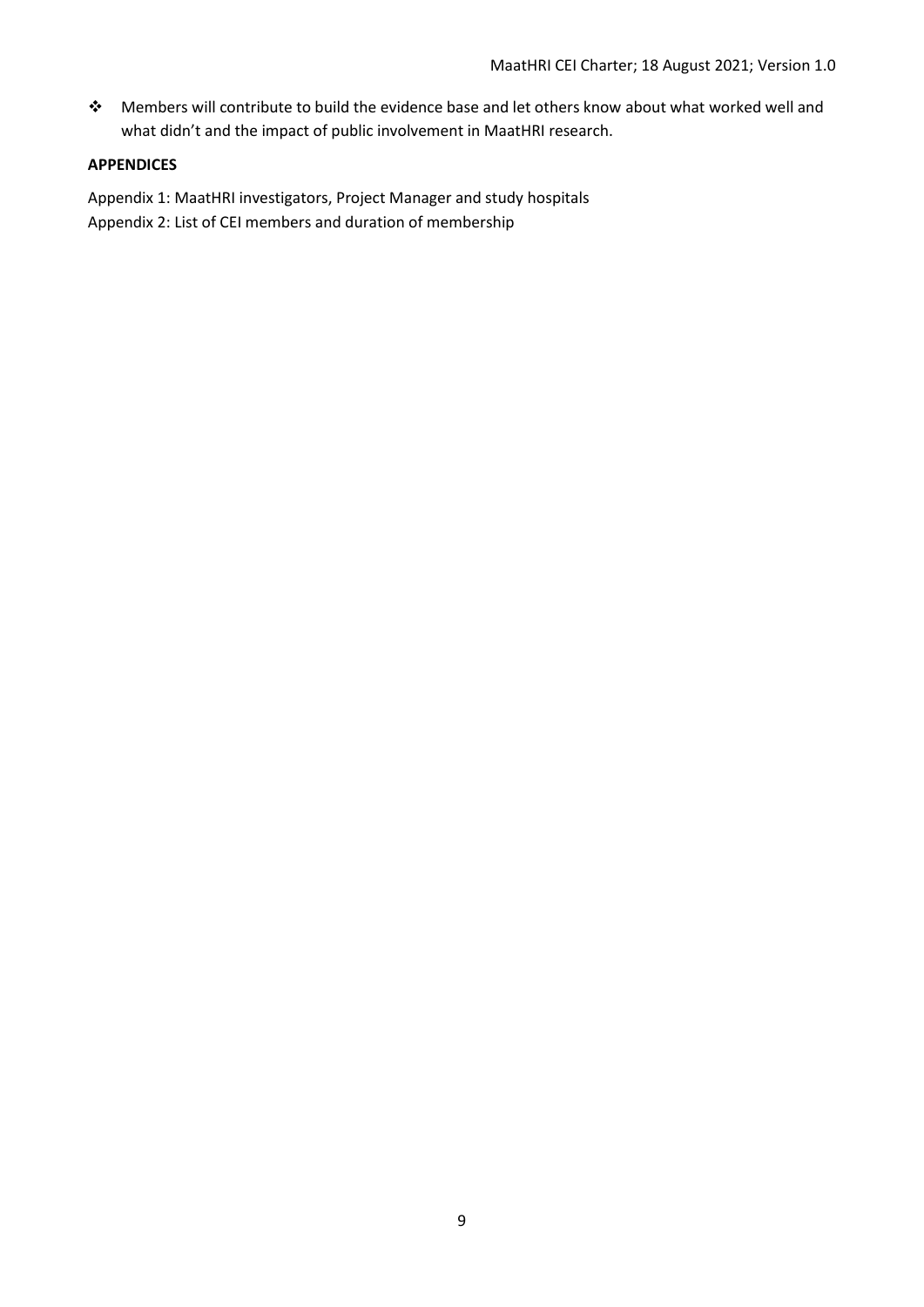|                                        |           | Appendix 1. Maathin investigators, rroject manager and study nospitals        |                                                                               |                                          |  |  |
|----------------------------------------|-----------|-------------------------------------------------------------------------------|-------------------------------------------------------------------------------|------------------------------------------|--|--|
| Chief Investigator                     |           | Dr Manisha Nair, National Perinatal Epidemiology Unit, Nuffield Department of |                                                                               |                                          |  |  |
|                                        |           | Population Health, University of Oxford,                                      |                                                                               |                                          |  |  |
|                                        |           | Richard Doll Building, Old Road campus, Headington, Oxford, OX3 7LF           |                                                                               |                                          |  |  |
|                                        |           | Phone: +44-1865617820; Email: manisha.nair@npeu.ox.ac.uk                      |                                                                               |                                          |  |  |
| Project Manager                        |           |                                                                               | Ms Rupanjali Deka, Srimanta Sankaradeva University of Health Sciences, Assam. |                                          |  |  |
|                                        |           |                                                                               | Narkashur Hilltop, Christian Basti Bhangagarh, Guwahati, Assam 781032. Phone: |                                          |  |  |
|                                        |           |                                                                               | +91 (0) 8811842882, 9864060259; Email: maathripm@gmail.com                    |                                          |  |  |
| Sl. No.                                |           | Name of hospital                                                              | Coordinating                                                                  | Name of site investigators               |  |  |
|                                        |           |                                                                               | institution                                                                   |                                          |  |  |
| Assam                                  |           |                                                                               |                                                                               |                                          |  |  |
| 1                                      |           | Assam Medical College and                                                     | Srimanta                                                                      | Vice Chancellor is the coordinating PI   |  |  |
|                                        |           | Hospital, Dibrugarh                                                           | Sankaradeva                                                                   | for these hospitals. List of Site        |  |  |
|                                        |           |                                                                               | University of Health                                                          | investigators-                           |  |  |
|                                        |           |                                                                               |                                                                               |                                          |  |  |
|                                        |           |                                                                               | Sciences, Assam                                                               | i.<br>Dr. Saswati Sanyal Choudhury,      |  |  |
| $\overline{2}$                         |           | F.A.A Medical College and                                                     |                                                                               | Gauhati Medical College and              |  |  |
|                                        |           | Hospital, Barpeta                                                             |                                                                               | Hospital, Guwahati, Assam                |  |  |
|                                        |           |                                                                               |                                                                               | ii.<br>Dr Farzana Zahir, Assam Medical   |  |  |
|                                        |           |                                                                               |                                                                               | College and Hospital, Dibrugarh,         |  |  |
| 3                                      |           | Gauhati Medical College                                                       |                                                                               | Assam                                    |  |  |
|                                        |           | and Hospital, Guwahati                                                        |                                                                               | iii.<br>Dr. Robin Medhi, F.A.A Medical   |  |  |
|                                        |           |                                                                               |                                                                               | College, Barpeta, Assam                  |  |  |
|                                        |           |                                                                               |                                                                               |                                          |  |  |
| 4<br>Jorhat Medical College and        |           |                                                                               | iv.<br>Dr. Swapna D Kakoty, F.A.A                                             |                                          |  |  |
| Hospital, Jorhat                       |           |                                                                               | Medical College, Barpeta, Assam                                               |                                          |  |  |
|                                        |           |                                                                               |                                                                               | Dr. Ratna Kanta Talukdar, Jorhat<br>v.   |  |  |
|                                        |           |                                                                               |                                                                               | Medical College and Hospital,            |  |  |
| 5<br><b>Tezpur Medical College and</b> |           |                                                                               | Jorhat, Assam                                                                 |                                          |  |  |
|                                        |           | Hospital, Tezpur                                                              |                                                                               | Dr Pranabika Mahanta, Jorhat<br>vi.      |  |  |
|                                        |           |                                                                               |                                                                               | Medical College and Hospital,            |  |  |
|                                        |           |                                                                               |                                                                               | Jorhat, Assam                            |  |  |
|                                        |           |                                                                               |                                                                               | vii.<br>Dr Gitanjali Deka, Tezpur        |  |  |
| 6                                      |           |                                                                               |                                                                               | Medical College and Hospital,            |  |  |
|                                        |           | Silchar Medical College and                                                   |                                                                               | Tezpur, Assam                            |  |  |
|                                        |           | Hospital, Silchar                                                             |                                                                               | viii.<br>Dr Bandana Das, Silchar Medical |  |  |
|                                        |           |                                                                               |                                                                               | College and Hospital, Silchar,           |  |  |
|                                        |           |                                                                               |                                                                               | Assam                                    |  |  |
| $\overline{7}$                         |           | Mahendra Mohan                                                                |                                                                               | Dr Seeresha Rao, Silchar Medical<br>ix.  |  |  |
|                                        |           | Choudhury (MMC) Hospital                                                      |                                                                               |                                          |  |  |
|                                        |           |                                                                               |                                                                               | College and Hospital, Silchar,           |  |  |
|                                        |           |                                                                               |                                                                               | Assam                                    |  |  |
|                                        |           |                                                                               |                                                                               | Dr Amrit Bora, MMC hospital,<br>х.       |  |  |
|                                        |           |                                                                               |                                                                               | Gwahati, Assam                           |  |  |
| 8                                      |           |                                                                               | Makunda Christian                                                             |                                          |  |  |
|                                        |           | Makunda Christian Leprosy                                                     | Leprosy and                                                                   | Dr Carolin Solomi V, Obstetrician and    |  |  |
|                                        |           | and General hospital,                                                         | <b>General Hospital</b>                                                       | Gynaecologist                            |  |  |
|                                        | Karimganj |                                                                               |                                                                               |                                          |  |  |
|                                        |           |                                                                               |                                                                               |                                          |  |  |

#### <span id="page-9-0"></span>Appendix 1: MaatHRI Investigators, Project Manager and study hospitals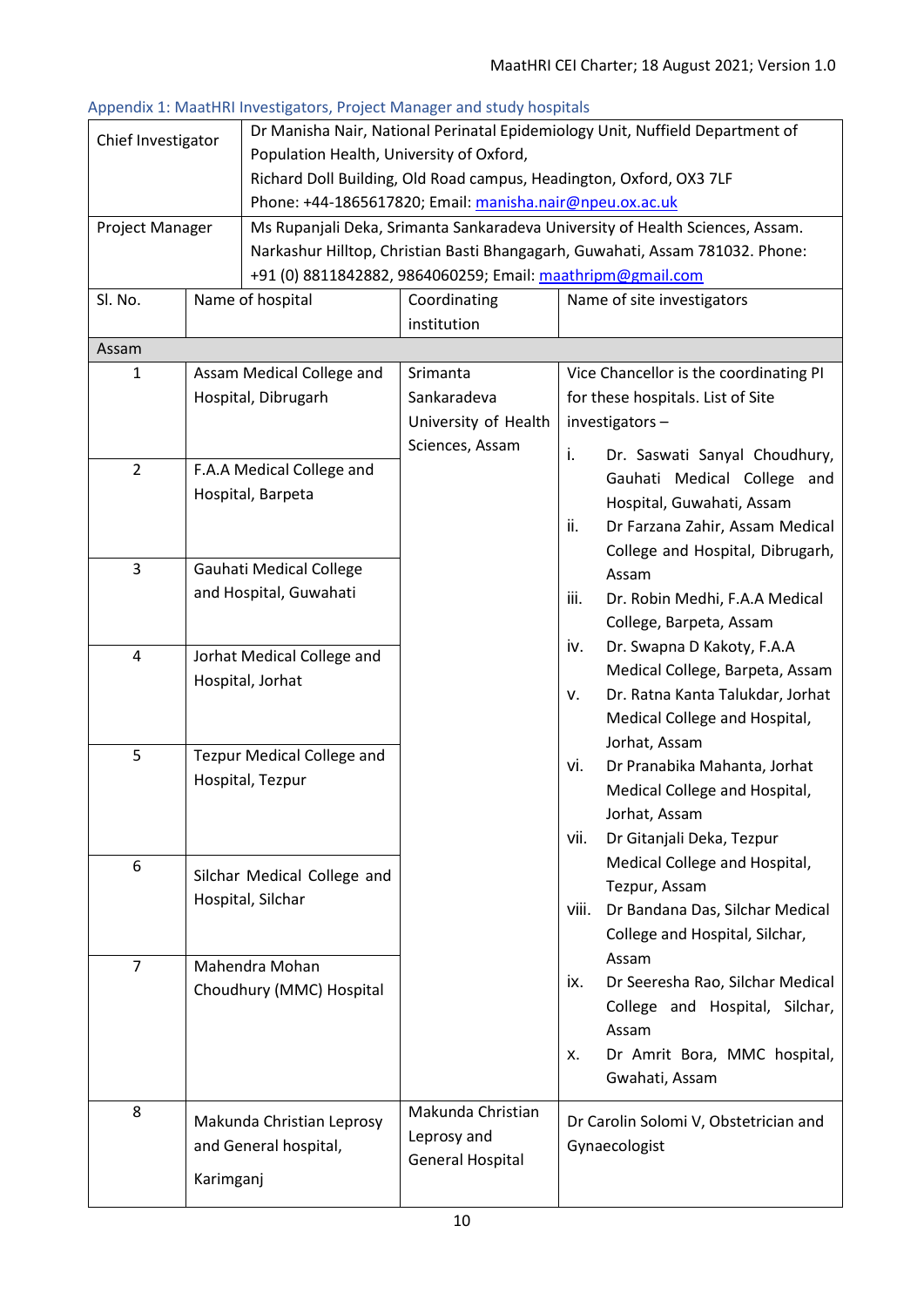| Meghalaya               |                                                                           |                                                             |                                                                                                                                    |  |  |
|-------------------------|---------------------------------------------------------------------------|-------------------------------------------------------------|------------------------------------------------------------------------------------------------------------------------------------|--|--|
| 9                       | Nazareth Hospital,<br>Laitumkhrah, Shillong                               | Nazareth Hospital                                           | Dr. Indrani Roy, Senior Consultant and<br>Head of the Department of Obstetrics<br>and Gynaecology                                  |  |  |
| Maharashtra             |                                                                           |                                                             |                                                                                                                                    |  |  |
| 10                      | Mahatma Gandhi<br>Kasturba Hospital, Sevagram                             |                                                             | Prof. S Chhabra, Director Professor,                                                                                               |  |  |
| 11                      | Dr. Sushila Nayar Hospital,                                               | Institute of Medical                                        | Department of Obstetrics and                                                                                                       |  |  |
|                         | Utavali, Melghat                                                          | Sciences, Wardha                                            | Gynaecology                                                                                                                        |  |  |
| <b>Uttar Pradesh</b>    |                                                                           |                                                             |                                                                                                                                    |  |  |
| 12                      | of<br>Medical<br>Institute                                                | <b>Banaras Hindu</b>                                        | Dr. (Major) Anjali Rani, Assistant                                                                                                 |  |  |
|                         | Sciences, Varanasi                                                        | University, Varanasi                                        | Professor, Department of                                                                                                           |  |  |
|                         |                                                                           |                                                             | <b>Gynaecology and Obstetrics</b>                                                                                                  |  |  |
| <b>Himachal Pradesh</b> |                                                                           |                                                             |                                                                                                                                    |  |  |
| 13                      | Dr. Rajendra Prasad<br><b>Government Medical</b><br>College, Kanga, Tanda | Dr. Rajendra Prasad<br>Government<br><b>Medical College</b> | Dr Ashok Verma; Professor,<br>Department of Obstetrics and<br>Gynaecology                                                          |  |  |
|                         |                                                                           |                                                             | Dr Omesh Kumar Bharti;<br>State Epidemiologist, State Institute of<br>Health and Family Welfare,<br>Government of Himachal Pradesh |  |  |
|                         |                                                                           |                                                             | Dr Sita Thakur; Professor and HoD,<br>Department of Obstetrics and<br>Gynaecology                                                  |  |  |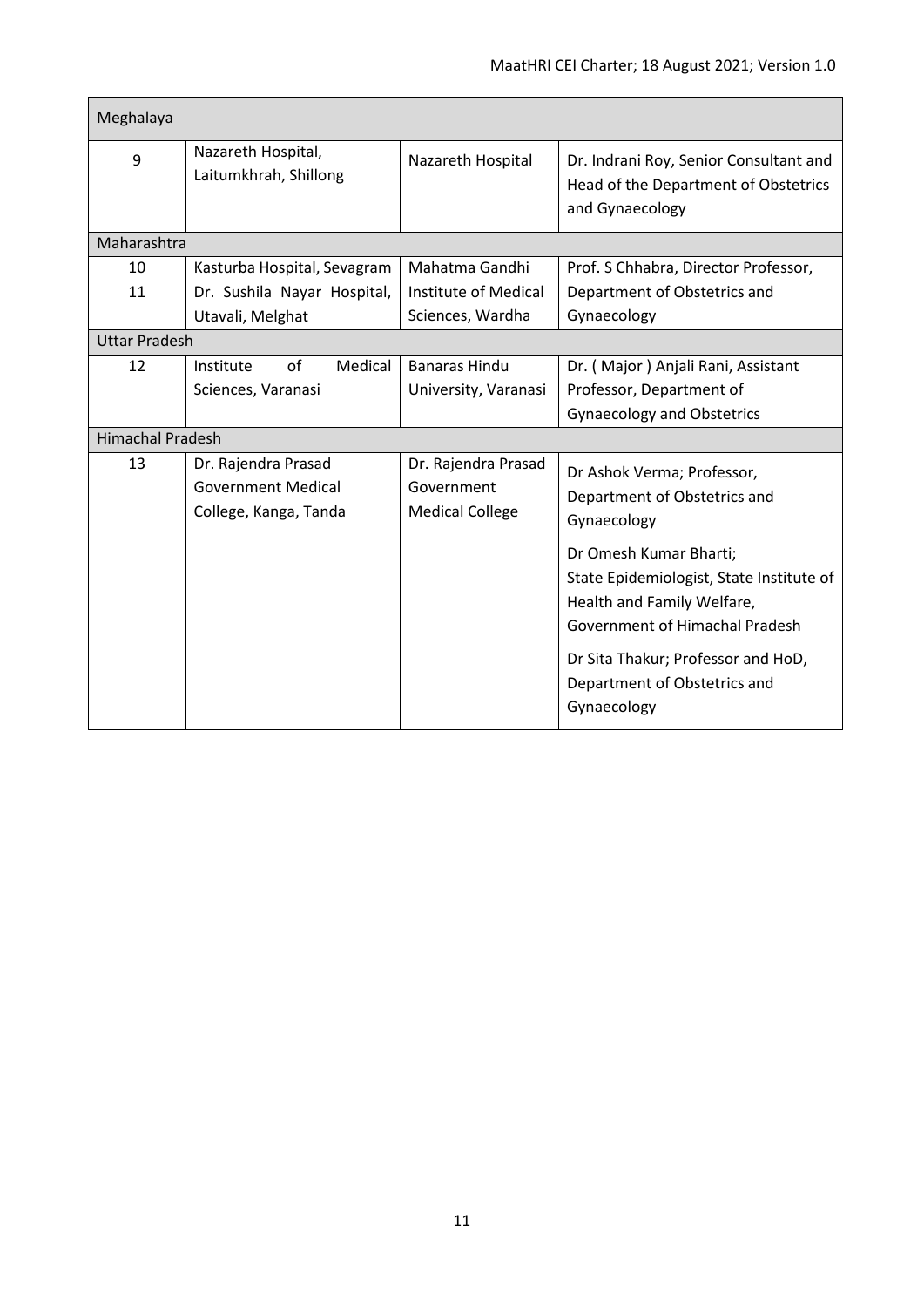<span id="page-11-0"></span>

| SI <sub>No</sub> | Name                | Short bio                                                                                                                        | Contact email and phone    | Membership           |
|------------------|---------------------|----------------------------------------------------------------------------------------------------------------------------------|----------------------------|----------------------|
| $\mathbf{1}$     | Rashmi Mohanty      | Has worked for more than 30 years in the field of public health,                                                                 | rashmi.kalahandi@gmail.com | Start: November 2021 |
|                  |                     | humanitarian response and development. She has worked with                                                                       |                            | End date: Ongoing    |
|                  |                     | several grass-root organisations, international and national                                                                     |                            |                      |
|                  |                     | organisations in several Indian states/UTs and in South Sudan at all                                                             |                            |                      |
|                  |                     | levels (from community to national level).                                                                                       |                            |                      |
| $\overline{2}$   | Akashdeep Chowdhury | Is currently Project Officer (Operations) at United Nations                                                                      | akash100294@gmail.com      | Start: November 2021 |
|                  |                     | Development Programme. Experienced Operations Officer with a                                                                     | Phone: +91 7735466463      | End date: Ongoing    |
|                  |                     | demonstrated history of working in the international affairs                                                                     |                            |                      |
|                  |                     | industry and public health projects. He is skilled in project<br>management, last mile delivery, inventory, logistics, and has a |                            |                      |
|                  |                     | Master's degree in business administration.                                                                                      |                            |                      |
| 3                | Devachandana Oja    | Is currently looking after the advertising and marketing segment at                                                              | neoroja@gmail.com          | Start: November 2021 |
|                  |                     | Oja Hyundai Limited (Self Employed). Previously, she was a lecturer                                                              |                            | End date: Ongoing    |
|                  |                     | at the North-eastern Regional Institute of Management. She is                                                                    | Phone: +91 9864021157      |                      |
|                  |                     | enthusiastic to work with people who she thinks will help her to                                                                 |                            |                      |
|                  |                     | enhance knowledge and skills.                                                                                                    |                            |                      |
| 4                | Dimpi Phukan Neog   | A former teacher now a proud homemaker by choice. Having been                                                                    | dimpyphukan@gmail.com      | Start: November 2021 |
|                  |                     | into teaching for 10 long years, she began to lose interest after the                                                            | Phone: +91-9864032847,     | End date: Ongoing    |
|                  |                     | birth of her 2nd daughter. She is a graduate in arts from Guwahati                                                               | +91-7002649587             |                      |
|                  |                     | University. Her two lovely daughters, aged 12 and 15, are the joy of                                                             |                            |                      |
|                  |                     | her life. She is also a keen gardener.                                                                                           |                            |                      |
| 5                | Dr Kshama Metre     | Is popularly known as "Doctor Didi". She is a Padma Shree and the                                                                | cordsidhbari@gmail.com     | Start: November 2021 |
|                  |                     | National Director of Chinmaya Organization for Rural Development                                                                 | Phone: +91-980-546-8721    | End date: Ongoing    |
|                  |                     | (CORD). She is a paediatrician by training, but now has dedicated                                                                |                            |                      |
|                  |                     | her life to CORD which is a participatory, comprehensive,                                                                        |                            |                      |
|                  |                     | integrated and sustainable rural development project. Her work                                                                   |                            |                      |
|                  |                     | through CORD is impacting 60,000 beneficiaries directly and                                                                      |                            |                      |
|                  |                     | 300,000 indirectly in rural India.                                                                                               |                            |                      |

## Appendix 2: List of CEI members and duration of membership